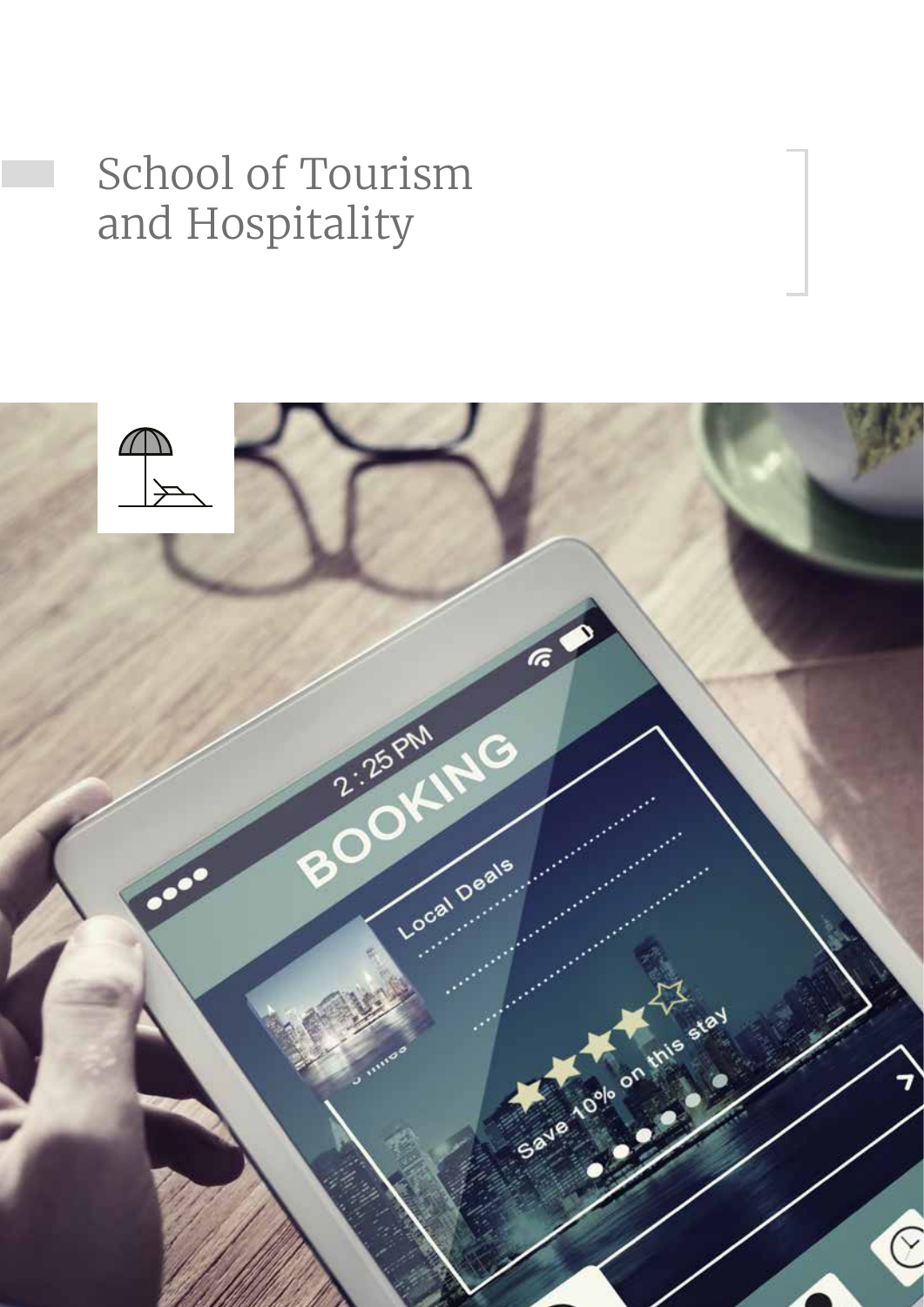

**Dr Diane Abrahams** *Director: School of Tourism and Hospitality*

#### **Overview**

2019 was no ordinary year for the School of Tourism and Hospitality (STH) as it coincided with the 50th anniversary of one of its legacy institutions – the Hotel School TWR – or the "Wits" (Witwatersrand) Hotel School as it was fondly known. The School's celebration of this milestone, celebration of excellence in tourism and hospitality education, was among the many highlights of the 2019 academic year.

Master's student and assistant lecturer won top prize at the Young Talents event at the World Tourism Forum in Lucerne, Switzerland (1).

Academic top achiever, Master of Tourism and Hospitality student and assistant lecturer for Tourism, Ms Refiloe Lekgau, won the prestigious Young Talent Award at the 6th World Tourism Forum (WTFL) Lucerne, Switzerland. Delegates from over 80 countries – including CEOs, ambassadors, investors, academics and young professionals – deliberated on key themes such as innovation, talent and diversity management. Of the 70 applications received for the WTFL Young Talent Programme, Ms Lekgau's research paper titled 'Perceived socioeconomic impacts of wildlife tourism' was shortlisted into the top 12. She was ultimately selected one of three winners of the competition.

# **STH remains number one in Africa and progressed to eighteenth position in the world**

The STH remains a significant contributor to the College of Business and Economics research output, boasting more than 105 research output units in the 2019 academic year. In this year under review, the School continued its drive to grow its international research associates' network – with more than 40 associates from

36 universities affiliated with the STH. The School further hosted an International Research Associates Conference, which attracted top tourism and hospitality scholars. The conference was focused on progressive tourism and hospitality. (2)

Finally, the STH maintained the number one ranking in Africa – in the QS Ranking for Hospitality and Leisure studies – and improved its Shanghai Global Ranking from 34th in 2017, 20th in 2018 and 18th in 2019.

## **FERL talks 4IR and technology**

On 17 October 2019, the Food Evolution Research Laboratory (FERL) collaborated with the National Society of South Africa (NSSA) to host a joint symposium titled, The Evolution of Diets: How will technology impact our eating habits? The symposium was held with a focus on the diet transition over the years and what was likely to



come. Key topics covered included nutrition transition and the impact technology will have on diets, specifically

linked to issues of obesity and non-communicable diseases (NCDs) (3).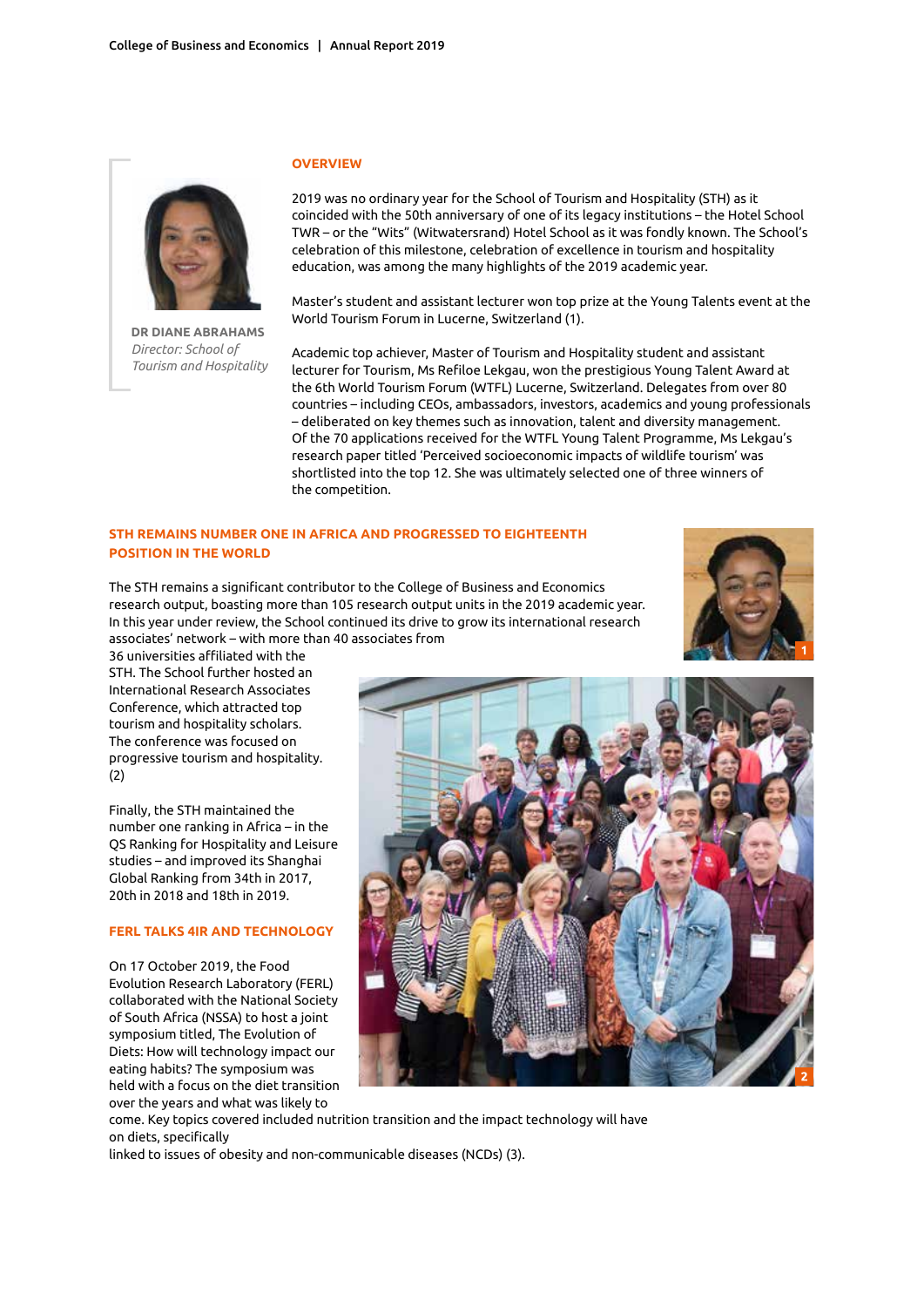

The STH remains a significant contributor to the College of Business and Economics research output, boasting more than 105 research output units in 2019.



FERL Director and STH Senior Lecturer, Dr Hema Kesa (4), was appointed (by UNICEF) to work with UNICEF and the Department of Basic Education (DBE) to assist in developing national nutrition guidelines for all foods and beverages sold or provided in schools. This was to support the prevention and control of overweight and obesity and improved dietary diversity among

school children in South Africa. The objective of this initiative was to contribute to the improvement of all forms of malnutrition of school-going children by creating an enabling environment to address barriers to making healthy food choices and behaviours, which will contribute to improved learning and the overall health of school-going children. The outcome of this process will produce national school nutrition guidelines and a key message document for the various stakeholders.

# **STH marks its 50th anniversary of the former Technikon Witwatersrand Hotel School to the current University of Johannesburg, School of Tourism and Hospitality**

Reminisce. Rethink. Reimagine. This was the theme of the STH Alumni and Industry Stakeholder events hosted on 18 September 2019 in acknowledgment of the School's rich history in terms of tourism and hospitality education.

The events aptly took place during Tourism Month and incorporated dialogue sessions on contemporary matters, such as 4IR, sustainability and inclusive development with participation by key industry roleplayers, academia and alumni; a tour of the facilities, an endowment fundraising challenge; and celebratory networking evening. (5 and 6)